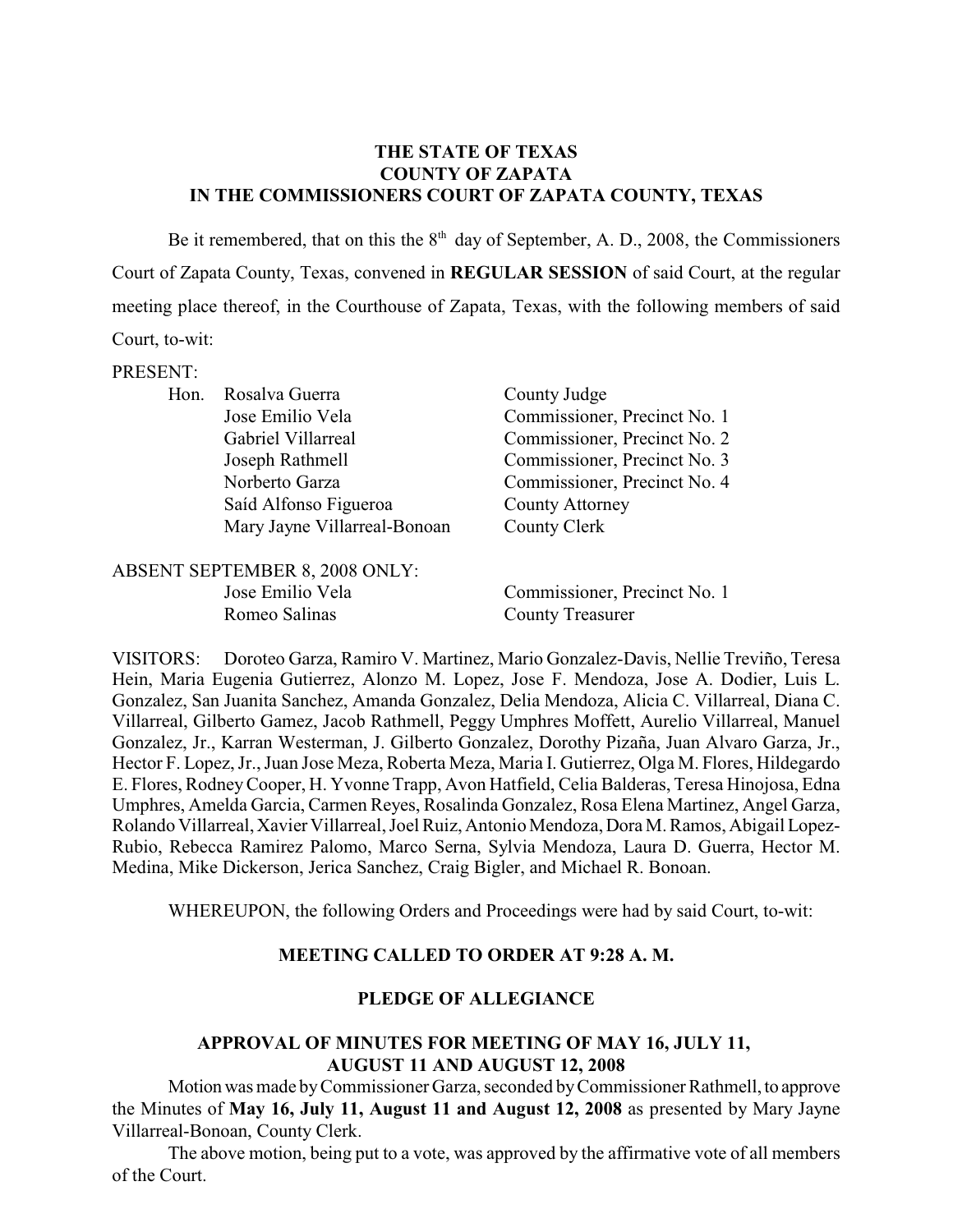# **DEPARTMENTAL REPORT BY LUIS LAURO GONZALEZ TAX ASSESSOR COLLECTOR**

Luis Lauro Gonzalez, Tax Collector Assessor Collector, reported ad valorem tax collections in the amount of \$99,422.73 and highway and boat fees in the amount of \$13,836.11. Written report is attached.

#### **DEPARTMENTAL REPORT BY DORA M. RAMOS DISTRICT CLERK**

Dora M. Ramos reported a total of \$16,717 collected for the month of August 2008. Written report is attached.

### **ORDER TO TABLE REQUEST BY RAMIRO V. MARTINEZ TO ADOPT COUNTY BUDGET FOR FISCAL YEAR 2008-2009**

Motion was made by Commissioner Villarreal, seconded by Commissioner Garza, to TABLE the request by Ramiro V. Martinez, County Consultant to adopt the County Budget for Fiscal Year 2008-2009.

The above motion, being put to a vote, was approved by the affirmative vote of all members of the Court.

## **ORDER TO TABLE REQUEST BY RAMIRO V. MARTINEZ TO APPROVE TAX RATE FOR FISCAL YEAR 2008-2009**

Motion was made by Commissioner Villarreal, seconded by Commissioner Garza, to TABLE request by Ramiro V. Martinez, County Consultant, to approve the tax rate of \$0.736096 per \$100 valuation for Fiscal Year 2008-2009 by executing an "Order Setting the Tax Rate for FY 2008- 2009".

The above motion, being put to a vote, was approved by the affirmative vote of all members of the Court.

### **ORDER TO TABLE REQUEST BY RAMIRO V. MARTINEZ TO SET SALARIES AND NUMBER OF POSITIONS BY APPROVING GENERAL ORDER OF PERSONNEL FOR FY 2008-2009**

Motion was made by Commissioner Villarreal, seconded by Commissioner Garza, to TABLE request by Ramiro V. Martinez, County Consultant, to set the salaries and the number of positions by approving the General Order of Personnel for FY 2008-2009.

The above motion, being put to a vote, was approved by the affirmative vote of all members of the Court.

# **ORDER TO TABLE REQUEST BY RAMIRO V. MARTINEZ TO APPROVE OPERATIONAL GENERAL ORDER FOR FISCAL YEAR 2008-2009**

Motion was made by Commissioner Villarreal, seconded by Commissioner Garza, to TABLE request by Ramiro V. Martinez, County Consultant, to approve the "Operational General Order for Fiscal Year 2008-2009.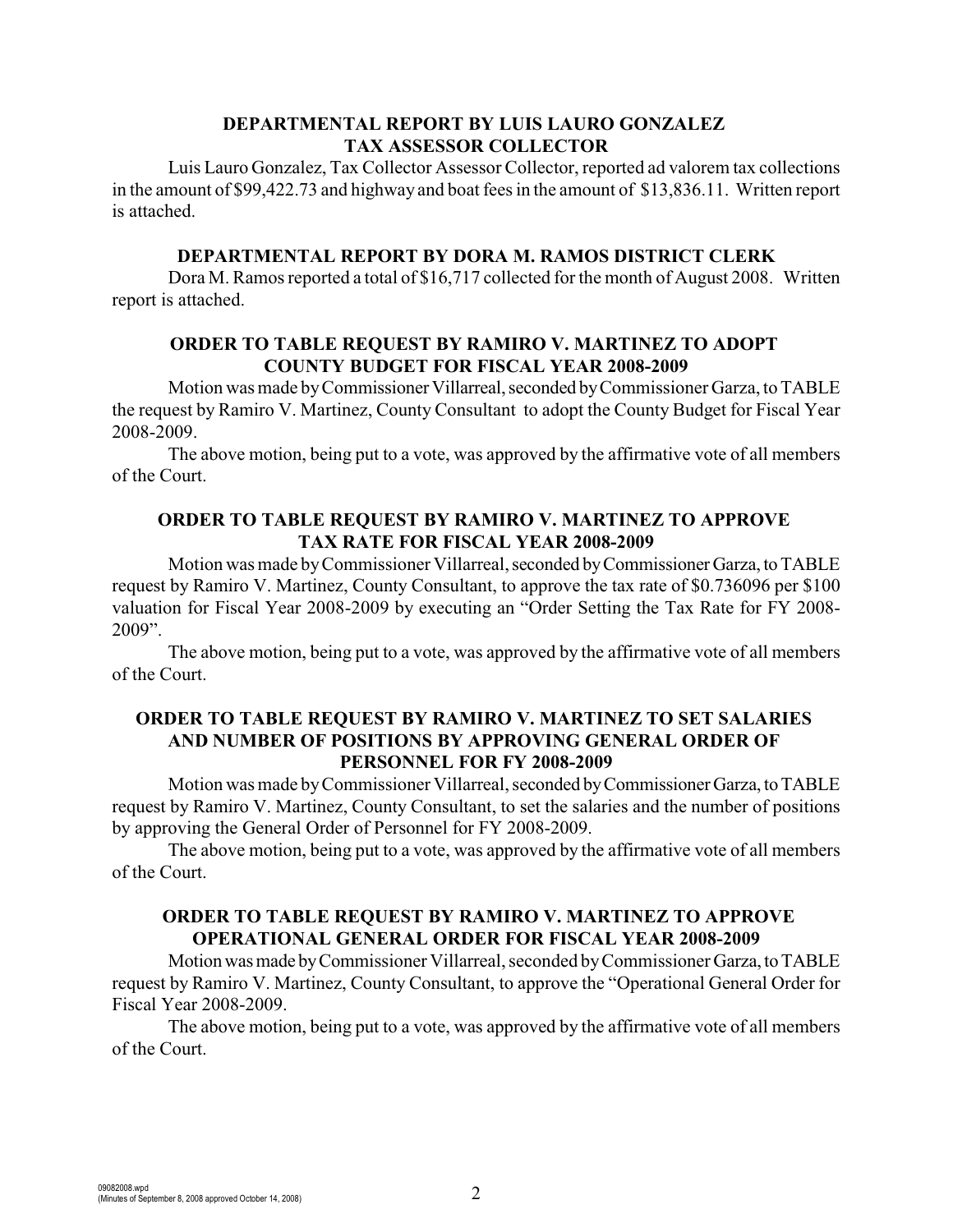### **ORDER APPROVING TWO SECURITY LIGHTS ONE BETWEEN 1307 AND 1303 MAHOGANY STREET AND ONE AT 2402 BRAZOS STREET**

Motion was made by Commissioner Garza, seconded by Commissioner Villarreal, to approve two (2) security lights, one between 1307 and 1303 Mahogany Street and one at 2402 Brazos Street, in Zapata, Texas as requested by Commissioner Gabriel Villarreal, Pct. 2.

The above motion, being put to a vote, was approved by the affirmative vote of all members of the Court.

# **ORDER APPROVING SECURITY LIGHT ON 19TH STREET ACROSS FROM 1813 ALAMO STREET ON EXISTING POLE**

Motion was made by Commissioner Villarreal, seconded by Commissioner Rathmell, to approve security light on 19<sup>th</sup> Street, across from 1813 Alamo Street on existing pole as requested by Commissioner Norberto Garza, Pct. 4.

The above motion, being put to a vote, was approved by the affirmative vote of all members of the Court.

## **ORDER APPROVING SECURITY LIGHT AT 402 ZAPATA STREET BETWEEN 4TH AND ZAPATA STREET ON EXISTING POLE**

Motion was made by Commissioner Rathmell, seconded by Commissioner Villarreal, to approve a security light at 402 Zapata Street, between 4<sup>th</sup> Street and Zapata Street on existing pole as requested by Commissioner Garza, Pct. 4.

The above motion, being put to a vote, was approved by the affirmative vote of all members of the Court.

## **ORDER APPROVING TWO SECURITY LIGHTS ONE ON 1413 BRAVO STREET AND ONE AT 1415 BRAVO STREET ON EXISTING POLE**

Motion was made by Commissioner Villarreal, seconded by Commissioner Rathmell, to approve two (2) security lights, one at 1413 Bravo Street and one at 1415 Bravo Street, between 4<sup>th</sup> and Bravo Street, on existing pole as requested by Commissioner Norberto Garza, Pct. 2.

The above motion, being put to a vote, was approved by the affirmative vote of all members of the Court.

## **ORDER APPROVING TO RATIFY AUTHORITY OF COUNTY COMMISSIONERS TO CLEAN EASEMENTS IN STREETS AND ROADS TO PREVENT ACCIDENTS WHICH COULD RESULT IN LIABILITY FOR COUNTY**

Motion was made by Commissioner Garza, seconded by Commissioner Rathmell, to approve to ratify the authority of County Commissioners to clean easements in streets and roads to prevent accidents which could result in liabilities for the County as requested by Commissioner Gabriel Villarreal, Pct. 2.

The above motion, being put to a vote, was approved by the affirmative vote of all members of the Court.

# **ORDER APPROVING CHANGE ORDER IN PHASE I PAVING PROJECT PRECINCT THREE**

Motion was made by Commissioner Villarreal, seconded by Commissioner Garza, to approve a change order in Phase I, paving project, Precinct Three. Siesta Lane, Madison Lane, Oak Lane, Clearview Lane, County Road/Park Lane, Bluff Road, South Jab, Pump Road and Mesquite Drive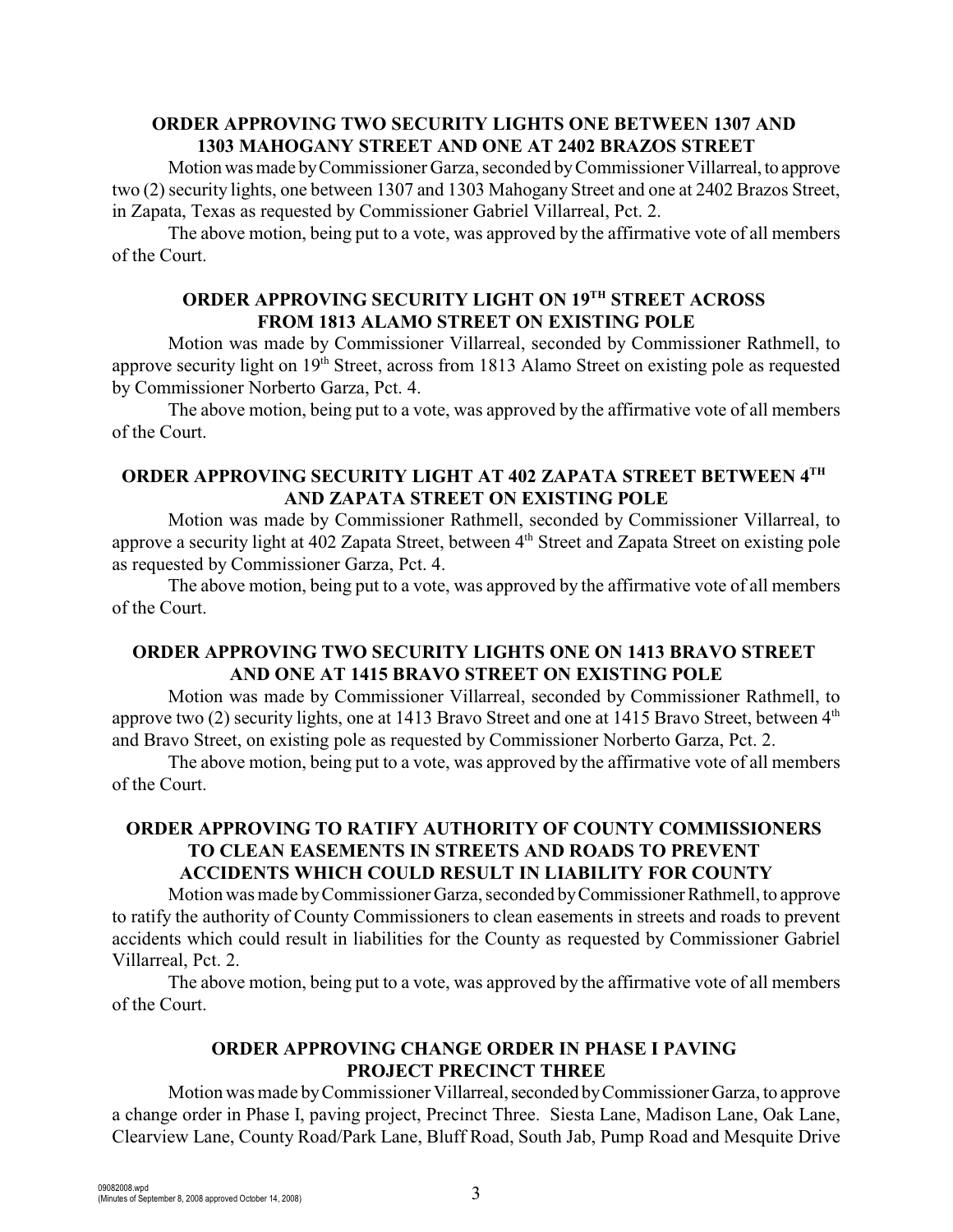will be deleted from the contract with Coastal Resources as requested by Commissioner Joseph Rathmell, Pct. 3.

The above motion, being put to a vote, was approved by the affirmative vote of all members of the Court.

## **ORDER APPROVING REQUEST FOR BIDS ON PHASE I PAVING PROJECT IN PRECINCT THREE FOR STREETS IN FALCON LAKE ESTATES WEST**

Motion was made by Commissioner Garza, seconded by Commissioner Villarreal, to approve request for bids on Phase I paving project in Precinct Three for the following streets in Falcon Lake Estates West: Cerrito Drive, Ladera Drive, Monte Drive, Loma Drive and County Road as requested by Commissioner Rathmell, Pct. 3.

The above motion, being put to a vote, was approved by the affirmative vote of all members of the Court.

# **ORDER APPROVING \$37,000 FOR PURCHASE OF ASPHALT TO OVERLAY STREETS IN PRECINCT FOUR**

Motion was made by Commissioner Rathmell, seconded by Commissioner Villarreal, to approve \$37,000 for the purchase of asphalt to overlay streets in Precinct Four. This is to be paid from Caliche Pct. 4, 15-621-595 as requested by Commissioner Norberto Garza, Pct. 4.

The above motion, being put to a vote, was approved by the affirmative vote of all members of the Court.

## **ORDER AUTHORIZING SAID ALFONSO FIGUEROA, COUNTY ATTORNEY TO SEEK DEVELOPMENT OF ORDINANCE TO ENACT A CURFEW IN ZAPATA COUNTY**

Motion was made by Commissioner Garza, seconded by Commissioner Villarreal, to authorize Said Alfonso Figueroa, County Attorney, to seek the development of an ordinance to enact a curfew in Zapata County to reduce the number of juveniles out late at night as requested by County Attorney Said Alfonso Figueroa.

The above motion, being put to a vote, was approved by the affirmative vote of all members of the Court.

# **ORDER AUTHORIZING COUNTY TREASURER AND COUNTY AUDITOR TO CLOSE ALL ACCOUNTS AND MAKE ALL NECESSARY LINE ITEM TRANSFERS**

Motion was made by Commissioner Garza, seconded by Commissioner Villarreal, to authorize County Treasurer and County Auditor to close all accounts and make all necessary line item transfers as requested by County Auditor Doroteo N. Garza.

The above motion, being put to a vote, was approved by the affirmative vote of all members of the Court.

### **ORDER AUTHORIZING RATHMELL ENGINEERS AND PBS&J, PROJECT ENGINEERS TO TAKE BIDS ON ZAPATA COUNTY WATER TREATMENT PLANT PROJECT**

Motion was made by Commissioner Garza, seconded by Commissioner Villarreal, to authorize Rathmell Engineers and PBS&J, Project Engineers, to take bids on the Zapata County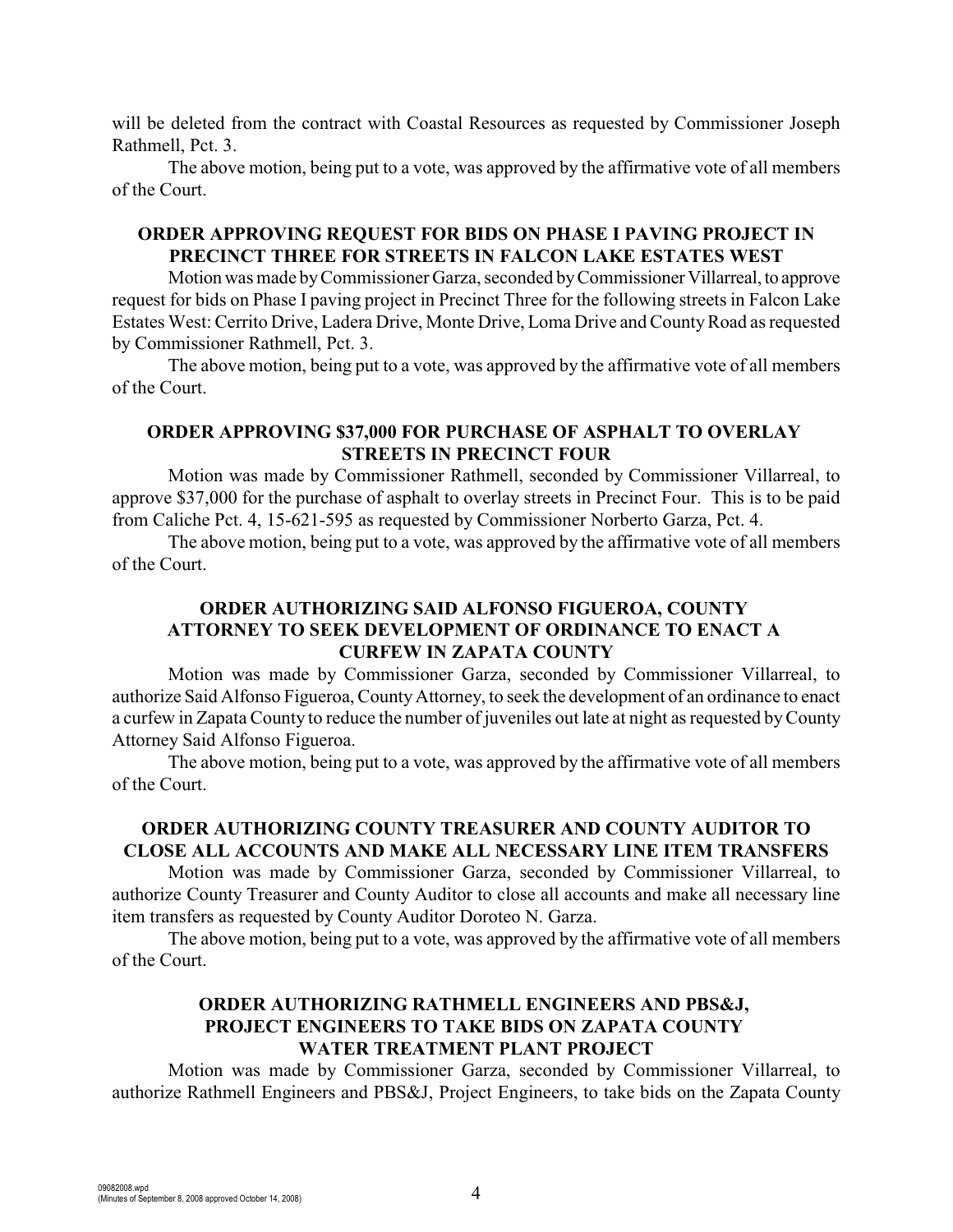Water Treatment Plant Project on October 15, 2008 as requested by Water/Sewer Director, Carlos Treviño, Jr.

The above motion, being put to a vote, was approved by the affirmative vote of Commissioner Garza, Villarreal, and Judge Guerra. Commissioner Rathmell Abstained. Motion carried.

### **ORDER APPROVING REQUEST BY PROJECTS COORDINATOR MARIO GONZALEZ-DAVIS AND MANUEL HINOJOSA ARCHITECT TO ADVERTISE FOR CONSTRUCTION MANAGER FOR ZAPATA COUNTY MUSEUM**

Motion was made by Commissioner Garza, seconded by Commissioner Rathmell, to approve request by Mario Gonzalez-Davis Projects Coordinator and Manuel Hinojosa, Architect to advertise for Construction Manger for the Zapata County Museum.

The above motion, being put to a vote, was approved by the affirmative vote of all members of the Court.

## **ORDER APPROVING RESOLUTION ACCEPTING FUNDING AGREEMENT FOR \$2,023,540 BETWEEN ZAPATA COUNTY AND TEXAS DEPARTMENT OF TRANSPORTATION FOR BORDER COLONIA ACCESS PROGRAM 3RD CALL**

Motion was made by Commissioner Rathmell, seconded by Commissioner Garza, to approve a resolution accepting the Funding Agreement for \$2,023,540 between Zapata County and Texas Department of Transportation for Border Colonia Access Program 3<sup>rd</sup> Call as requested by Project Coordinator Mario Gonzalez, Davis.

The above motion, being put to a vote, was approved by the affirmative vote of all members of the Court.

#### **ORDER APPROVING EXTENSION OF PROFESSIONAL SERVICE CONTRACT WITH RATHMELL ENGINEERING AND PUIG ENGINEERING SERVICES FROM**  $2^{ND}$  AND  $3^{RD}$  CALL FOLLOWING TXDOT  $3^{RD}$  CALL REGULATIONS

Motion was made by Commissioner Garza, seconded by Commissioner Villarreal, to approve the extension of professional services from  $2<sup>nd</sup>$  call to  $3<sup>rd</sup>$  call, following the TxDOT  $3<sup>rd</sup>$  call regulations as requested by Project Coordinator Mario Gonzalez-Davis.

The above motion, being put to a vote, was approved by the affirmative vote of Commissioner Garza, Villarreal, and Judge Guerra. Commissioner Rathmell Abstained. Motion carried.

# **ORDER APPROVING EXTENSION OF PROFESSIONAL SERVICE CONTRACT WITH MARIO GONZALEZ-DAVIS FOR ADMINISTRATION AND CONSTRUCTION MANAGEMENT SERVICES FROM 2<sup>ND</sup> CALL TO 3<sup>RD</sup> CALL FOLLOWING TXDOT 3RD CALL REGULATIONS**

Motion was made by Commissioner Rathmell, seconded by Commissioner Garza, to approve extension of professional service contract with Mario Gonzalez-Davis for administration and construction management services from  $2<sup>nd</sup>$  call to  $3<sup>rd</sup>$  call, following the TxDot  $3<sup>rd</sup>$  call regulations as requested by Project Coordinator Mario Gonzalez-Davis.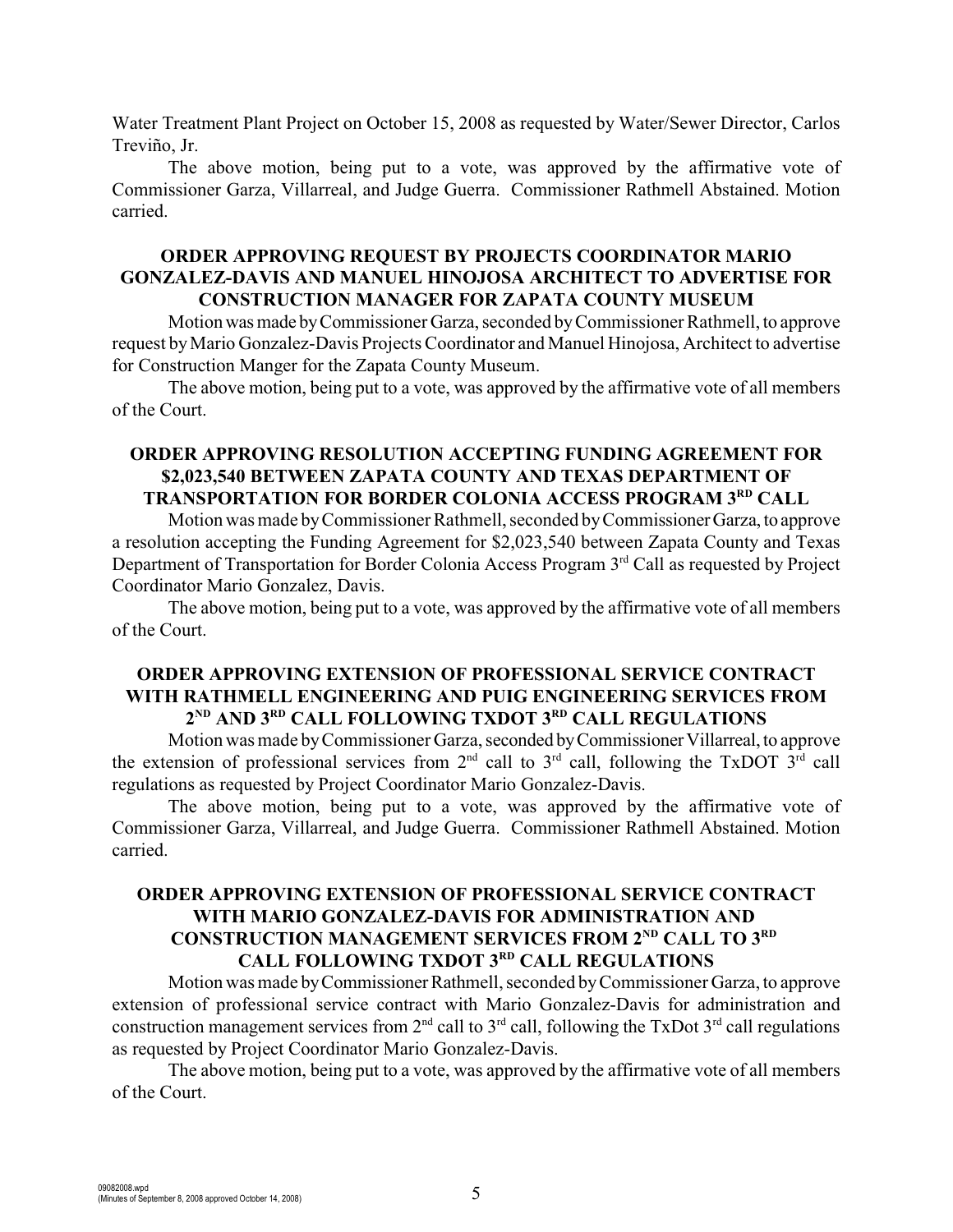# **ORDER AWARDING CONTRACT TO LOWEST BIDDER FOR HOUSING PRESERVATION GRANT**

Motion was made by Commissioner Rathmell, seconded by Commissioner Villarreal, to award contract to Three (3) General Construction and to David Reyna, the lowest bidders for the Housing Preservation Grant, for Phase II to build five homes as requested by Dioni M. Hernandez.

The above motion, being put to a vote, was approved by the affirmative vote of all members of the Court.

## **ORDER APPROVING TO HIRE SECRETARY TO REPLACE VACANT POSITION AT FIRE DEPARTMENT**

Motion was made by Commissioner Garza, seconded by Commissioner Rathmell, to approve to hire Lorena Navarro as secretary to replace the vacant position at the Fire Department at \$10.00 per hour as requested by Fire Chief Juan Jose Meza.

The above motion, being put to a vote, was approved by the affirmative vote of all members of the Court.

#### **ORDER APPROVING PROCLAMATION FOR PATRIOT DAY**

Motion was made by Commissioner Garza, seconded by Commissioner Rathmell, to approve to proclaim September 11, 2008 as "Patriot Day" in Zapata County as requested by Fire Chief Juan Jose Meza.

The above motion, being put to a vote, was approved by the affirmative vote of all members of the Court.

#### **ORDER TO TABLE REQUEST BY CHIEF JUVENILE PROBATION OFFICER SANDY J. PIPPIN-GOMEZ TO APPROVE PAYMENT INCREASE TO JUVENILE REFEREE RICARDO SOLIZ**

Motion was made by Commissioner Garza, seconded by Commissioner Villarreal, to TABLE the request by Chief Probation Officer Sandy J. Pippin-Gomez, to approve the payment increase to Juvenile Referee, Ricardo Soliz, from line item 31-570-410, in the amount of \$1,000.00, resulting in \$9,585.00.

The above motion, being put to a vote, was approved by the affirmative vote of all members of the Court.

### **ORDER TO TABLE REQUEST BY MANUEL GONZALEZ, JR. TO APPROVE NECESSARY CHANGES AND COSTS TO COMPLETE ZAPATA COUNTY RAW WATER INTAKE PROJECT**

Motion was made by Commissioner Garza, seconded by Commissioner Rathmell, to TABLE request by Manuel Gonzalez, Jr., to approve the necessary changes and their cost to complete the Zapata County Raw Water Intake Project.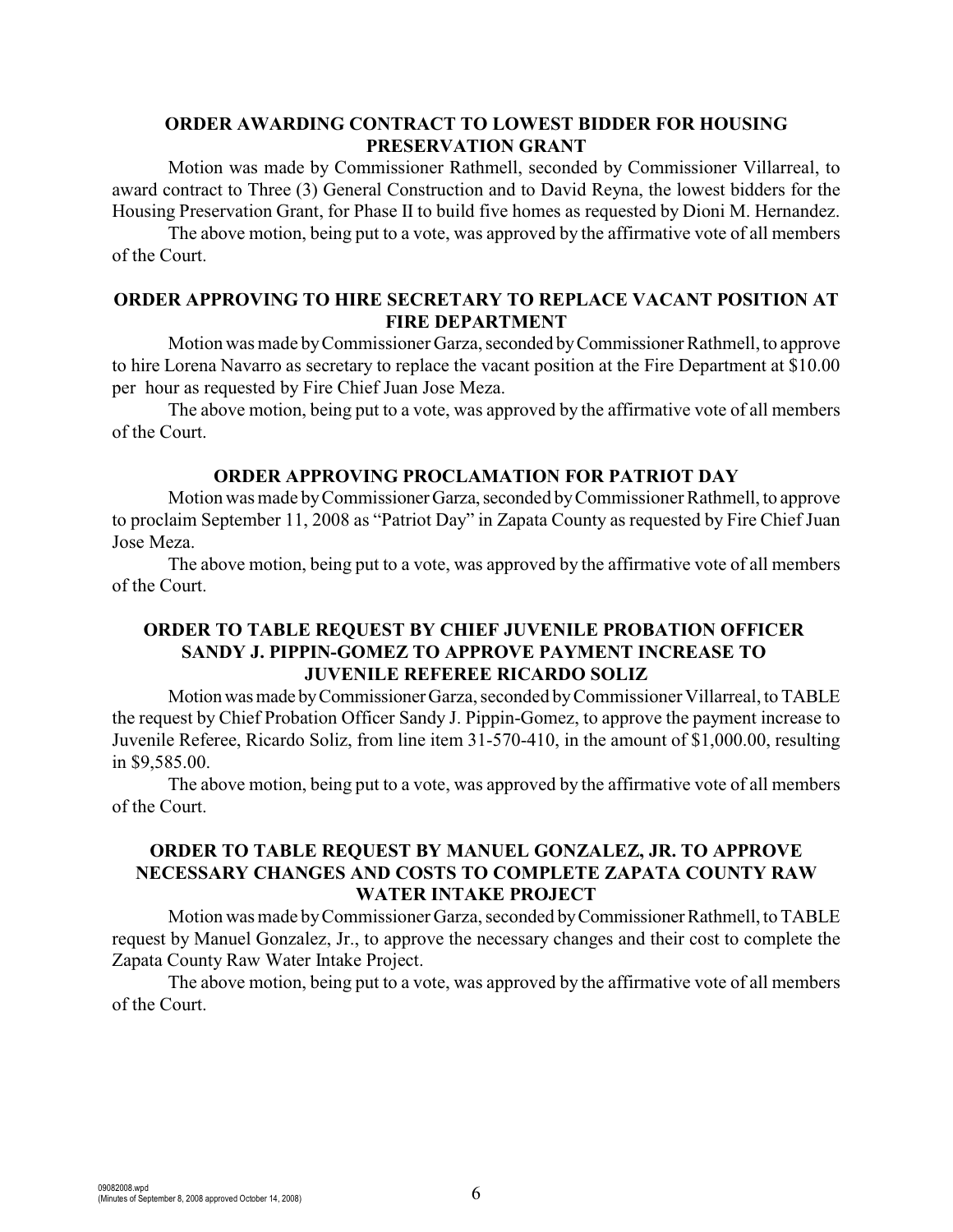### **ORDER APPROVING EXTENDED LEAVE OF ABSENCE FOR SENAIDA GRANGER AND TO HIRE TEMPORARY SUBSTITUTE**

Motion was made by Commissioner Villarreal, seconded by Commissioner Garza, to approve extended leave of absence for Senaida Granger and to hire a temporary substitute, effective September 8, 2008, as requested by Tax Assessor/Collector Luis L. Gonzalez.

The above motion, being put to a vote, was approved by the affirmative vote of all members of the Court.

### **ORDER APPROVING ESTER GARCIA (TEMPORARY) FOR PATRICIA GARZA**

Motion was made by Commissioner Villarreal, seconded by Commissioner Garza, to approve Ester Garcia (temporary) for Patricia Garza, starting Sept. 9, 2008 at \$6.55 per hour at 30 hours per week as requested by Nutrition Center Director, Carmen R. Reyes.

The above motion, being put to a vote, was approved by the affirmative vote of all members of the Court.

#### **ORDER APPROVING HOLIDAY SCHEDULE FOR FY 2008-2009**

Motion was made by Commissioner Villarreal, seconded by Commissioner Rathmell, to approve the proposed holiday schedule for FY 2008-2009, as recommended by Elected and Appointed Officials as requested by Nellie Treviño.

The above motion, being put to a vote, was approved by the affirmative vote of all members of the Court.

## **ORDER APPROVING USE OF ZAPATA COUNTY PAVILION BY ZAPATA HIGH SCHOOL MARIACHI HALCON**

Motion was made by Commissioner Garza, seconded by Commissioner Villarreal, to approve the use of the Zapata County Pavilion by the Zapata High School Mariachi Halcon on November 2, 2008 as requested by County Judge Rosalva Guerra.

The above motion, being put to a vote, was approved by the affirmative vote of all members of the Court.

### **ORDER APPROVING 07-08 FUNDING REQUEST FOR ZAPATA COUNTY CHAMBER OF COMMERCE**

Motion was made by Commissioner Rathmell, seconded by Commissioner Villarreal, to approve the 07-08 funding request for the Zapata County Chamber of Commerce in the amount of \$68,858 as requested by Zapata County Chamber of Commerce and Convention & Visitor Center.

The above motion, being put to a vote, was approved by the affirmative vote of all members of the Court.

### **ORDER TO TABLE REQUEST BY ZAPATA COUNTY CHAMBER OF COMMERCE AND CONVENTION AND VISITOR CENTER TO APPROVE 08-09 FUNDING**

Motion was made by Commissioner Rathmell, seconded by Commissioner Garza, to TABLE request byZapataCountyChamber of Commerce and Convention and Visitor Center to approve the 08-09 funding request for the Zapata County Chamber of Commerce of \$180,000.00.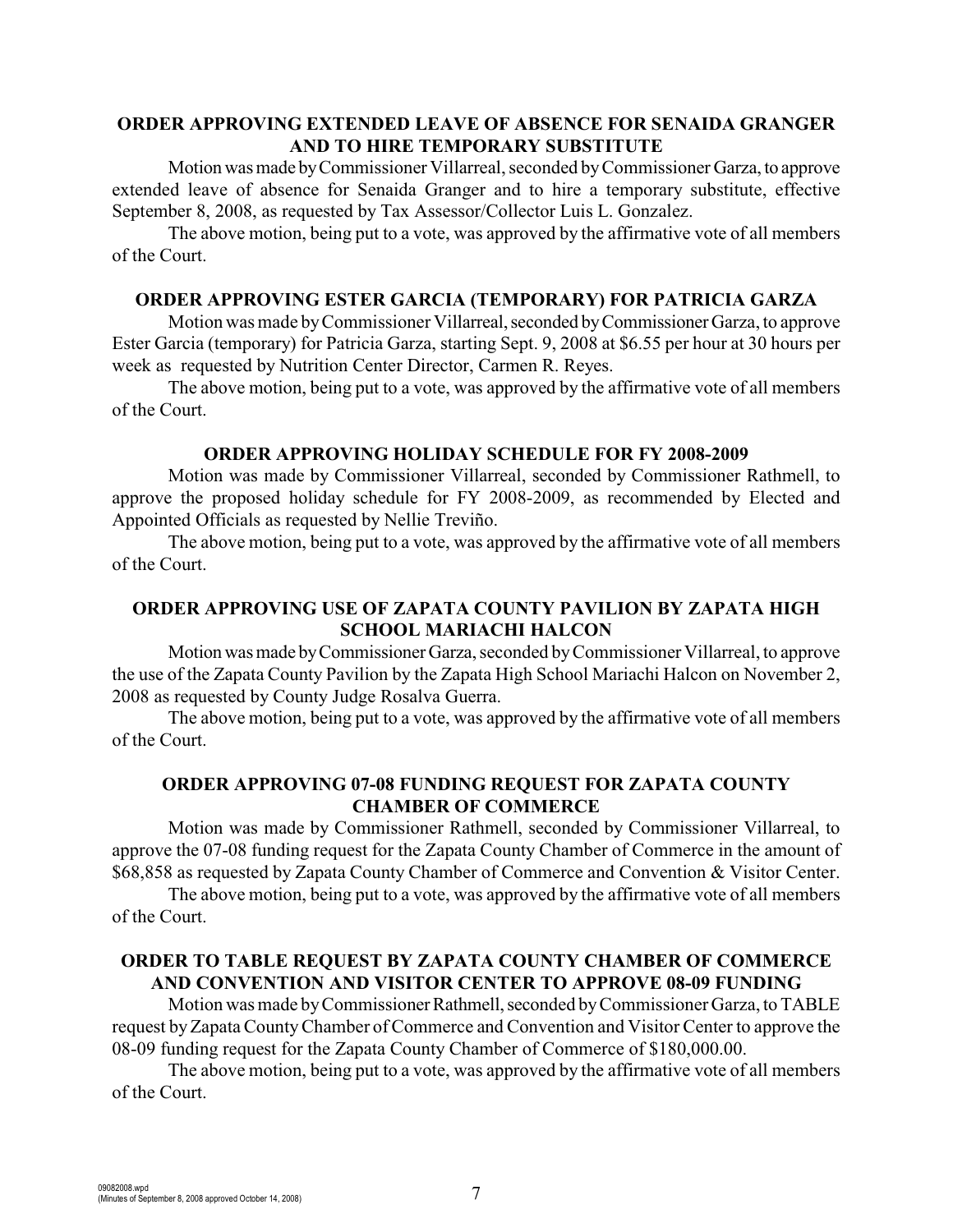### **ORDER TO TABLE REQUEST BY ZAPATA COUNTY ECONOMIC DEVELOPMENT CENTER, INC. TO APPROVE 08-09 FUNDING**

Motion was made by Commissioner Rathmell, seconded by Commissioner Garza, to TABLE request by the Zapata County Economic Development Center, Inc. to approve the 08-09 funding request and investment to the Zapata County Economic Development Center of \$105,000.00.

The above motion, being put to a vote, was approved by the affirmative vote of all members of the Court.

## **ORDER ADOPTING ZAPATA COUNTY SESQUICENTENNIAL PROCLAMATION DESIGNATING NOVEMBER 7 - 9, 2008 AS SESQUICENTENNIAL CELEBRATION DAYS**

Motion was made by Commissioner Garza, seconded by Commissioner Rathmell, to adopt the Zapata County Sesquicentennial Proclamation designating November 7-9, 2008 as Sesquicentennial Celebration days as requested by Nellie Treviño and Roberto Montes.

The above motion, being put to a vote, was approved by the affirmative vote of all members of the Court.

## **ORDER ADOPTING ZAPATA COUNTY GOODWILL AMBASSADOR RESOLUTION NAMING RICARDO (RICKY) MUÑOZ, RENE MARTINEZ, SERGIO SERNA AND GRUPO INTOCABLE AS AMBASSADORS TO ZAPATA COUNTY**

Motion was made by Commissioner Garza, seconded by Commissioner Rathmell, to adopt Zapata County Goodwill Ambassador Resolution naming Ricardo (Ricky) Muñoz, Rene Martinez, Sergio Serna and Grupo Intocable as Ambassadors to Zapata County as requested by Nellie Treviño and Roberto Montes.

The above motion, being put to a vote, was approved by the affirmative vote of all members of the Court.

### **ORDER ADOPTING ZAPATA COUNTY SHERIFF'S OFFICE TASK FORCE-OPERATION LONE STAR GRANT #1982101 FOR FY 08-09**

Motion was made by Commissioner Rathmell, seconded by Commissioner Garza, to adopt the Zapata County Sheriff's Office Task Force-Operation Lone Star- Grant # 1982101 for FY 08-09 as requested by Captain Sermino and Sheriff Sigifredo Gonzalez.

The above motion, being put to a vote, was approved by the affirmative vote of all members of the Court.

#### **ORDER APPROVING LINE ITEM TRANSFERS**

Motion was made by Commissioner Rathmell, seconded by Commissioner Garza, to approve the following line item transfers:

| FROM: | <b>Compactor Repairs</b>                                                             | 10-595-484 | \$4,000.00 |
|-------|--------------------------------------------------------------------------------------|------------|------------|
| TO:   | Repairs & Maintenancce                                                               | 10-595-456 | \$4,000.00 |
| FROM: | San Ygnacio Landfill Permit                                                          | 10-595-482 | \$2,000.00 |
| TO:   | <b>Materials Dispostion</b>                                                          | 10-595-483 | \$2,000.00 |
|       | to most hudget requirements as requested by Environmental Health Inspector Juan Alve |            |            |

to meet budget requirements as requested by Environmental Health Inspector Juan Alvaro Garza.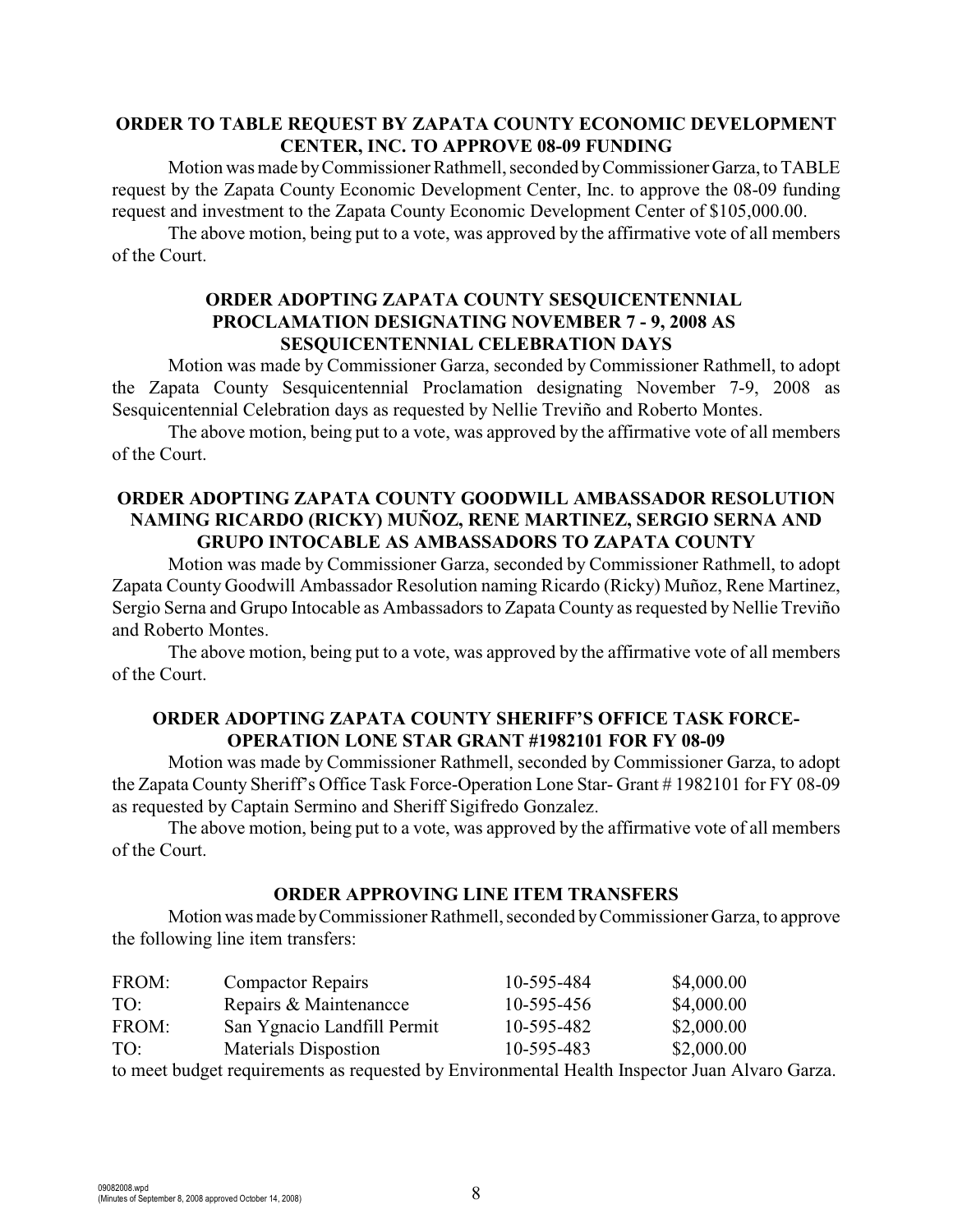| FROM:                    | Travel                                                                                  | 10-665-427 | \$658.43    |
|--------------------------|-----------------------------------------------------------------------------------------|------------|-------------|
| TO:                      | Supplies                                                                                | 10-665-310 | \$658.43    |
|                          | as requested by County Extension Dept. Head, Rosa Icela Mejia.                          |            |             |
| FROM:                    | Paving for Cemetery Pct.1                                                               | 15-621-605 | \$6,179.69  |
| TO:                      | Operating Supplies & Fuel                                                               | 15-621-330 | \$6,179.69  |
| FROM:                    | Paving for Cemetery Pct. 3                                                              | 15-621-596 | \$24,799.73 |
| TO:                      | Operating Supplies & Fuel                                                               | 15-621-330 | \$24,799.73 |
|                          | to meet budget requirements as requested by County Shop Foreman, Jose F. Mendoza.       |            |             |
| FROM:                    | Juvenile Detention                                                                      | 31-570-512 | \$5,000.00  |
| TO:                      | Workshops/Travel                                                                        | 31-570-427 | \$5,000.00  |
| FROM:                    | Juvenile Detention                                                                      | 31-570-512 | \$2,000.00  |
| TO:                      | Supplies                                                                                | 31-570-310 | \$2,000.00  |
|                          | to meet budget requirements as requested by Chief Juvenile Probation Officer, Sandy J.  |            |             |
| Pippin-Gomez.            |                                                                                         |            |             |
| FROM:                    | Vehicle Expense                                                                         | 10-475-454 | \$1,418.00  |
| TO:                      | Misc.                                                                                   | 10-475-392 | \$1,418.00  |
| FROM:                    | <b>Travel Expense</b>                                                                   | 10-475-427 | \$618.00    |
| TO:                      | Misc.                                                                                   | 10-475-392 | \$618.00    |
| FROM:                    | Books & Periodicals                                                                     | 10-475-390 | \$528.00    |
| TO:                      | Misc.                                                                                   | 10-475-392 | \$528.00    |
|                          | as requested by County Attorney, Saíd Alfonso Figueroa.                                 |            |             |
| FROM:                    | Electricity                                                                             | 80-600-443 | \$3,000.00  |
| TO:                      | Fuel & Lubrication                                                                      | 80-600-330 | \$3,000.00  |
|                          | as requested by Water/Sewer Director, Carlos Treviño, Jr.                               |            |             |
| FROM:                    | Fuel & Lubricants                                                                       | 10-550-331 | \$1,274.36  |
|                          | Workshops/Travel                                                                        | 10-550-428 | \$608.18    |
|                          | Repairs                                                                                 | 10-550-455 | \$553.83    |
| TO:                      | Supplies                                                                                | 10-550-311 | \$2,436.37  |
|                          | need to buy equipment for his new unit as requested by Henry Martinez, Jr.              |            |             |
| <b>I &amp; A PROGRAM</b> |                                                                                         |            |             |
| FROM:                    |                                                                                         | 37-645-336 | \$350.00    |
| TO:                      | Repairs & Maintenance<br>Travel                                                         | 37-645-427 | \$350.00    |
|                          |                                                                                         |            |             |
|                          | NUTRITION PROGRAM                                                                       |            |             |
| FROM:                    | Travel                                                                                  | 38-647-427 | \$300.00    |
| TO:                      | Non-Food Consumable                                                                     | 38-647-467 | \$300.00    |
|                          | to meet budget requirements as requested by Nutrition Center Director, Carmen R. Reyes. |            |             |
| FROM:                    | Chlorine & Chemicals                                                                    | 08-602-341 | \$6,000.00  |
| TO:                      | Repairs & Maintenance                                                                   | 08-602-336 | \$6,000.00  |
|                          | to meet budget requirements as requested by Wastewater Dept. Supervisor, Eloy Chapa.    |            |             |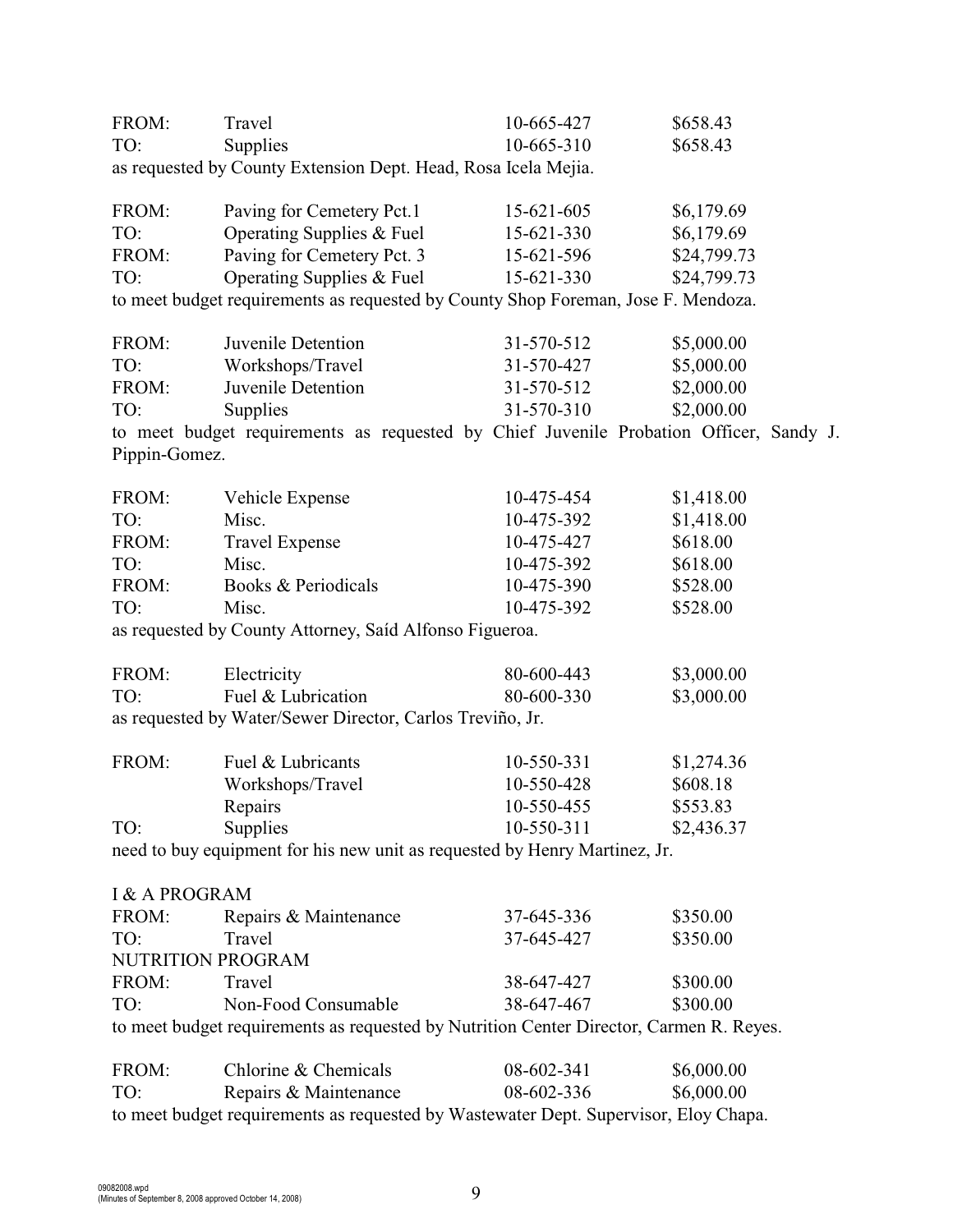The above motion, being put to a vote, was approved by the affirmative vote of all members of the Court.

# **MOTION TO RECESS UNTIL SEPTEMBER 9TH, 2008 MADE BY COMMISSIONER GARZA, SECONDED BY COMMISSIONER VILLARREAL**

#### **MOTION TO RECONVENE WAS MADE BY COMMISSIONER VILLARREAL, SECONDED BY COMMISSIONER VELA**

#### PRESENT:

Hon. Rosalva Guerra County Judge Jose Emilio Vela Commissioner, Precinct No. 1 Gabriel Villarreal Commissioner, Precinct No. 2 Joseph Rathmell Commissioner, Precinct No. 3 Norberto Garza Commissioner, Precinct No. 4 Saíd Alfonso Figueroa County Attorney Mary Jayne Villarreal-Bonoan County Clerk Romeo Salinas County Treasurer

## **MEETING CALLED TO ORDER SEPTEMBER 9TH, 2008 AT 9:02 A.M.**

## **ORDER APPROVING REQUEST BY ZAPATA COUNTY CHAMBER OF COMMERCE AND CONVENTION AND VISITOR CENTER TO APPROVE 08-09 FUNDING REQUEST**

Motion was made by Commissioner Rathmell, seconded by Commissioner Villarreal, to approve the 08-09 funding request for the Zapata County Chamber of Commerce in the amount of \$123,000.00 as requested by Zapata County Chamber of Commerce and Convention and Visitor Center.

The above motion, being put to a vote, was approved by the affirmative vote of all members of the Court.

## **ORDER APPROVING REQUEST BY ZAPATA COUNTY ECONOMIC DEVELOPMENT CENTER, INC. TO APPROVE 08-19 FUNDING REQUEST**

Motion was made by Commissioner Rathmell, seconded by Commissioner Vela, to approve the request by Zapata County Economic Development Center, Inc. approving the 08-09 funding request and investment to the Zapata County Economic Development Center of \$80,000.00, with the stipulation that there will be one full time employee only, there will be audits, and open vacancies will be filled.

The above motion, being put to a vote, was approved by the affirmative vote of Commissioner Rathmell and Vela, and Judge Guerra.

Commissioners Villarreal and Garza voted AGAINST, Motion carried.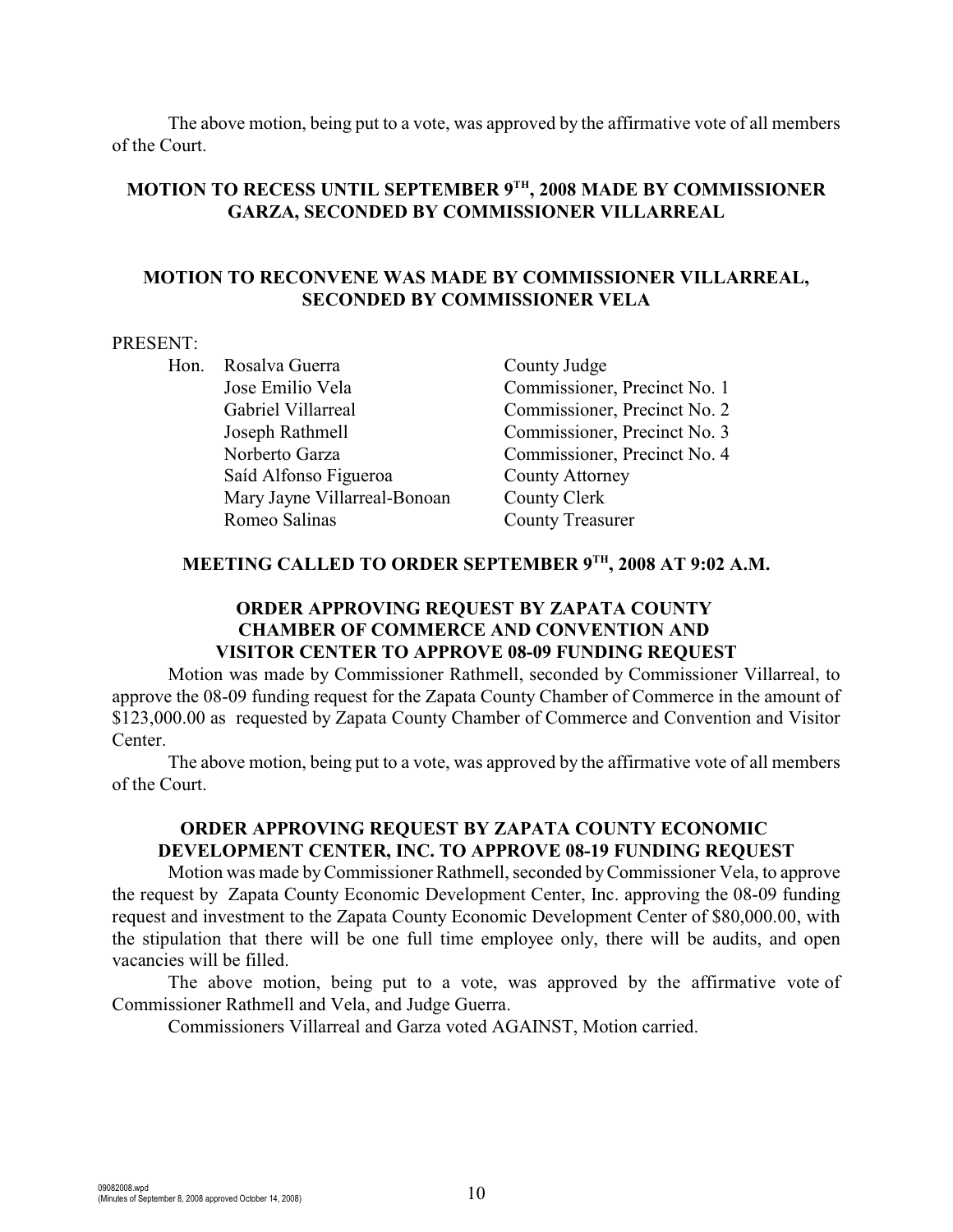# **ORDER ADOPTING ELECTRONIC MILEAGE GUIDE UNDER TEXAS GOVERNMENT CODE ANN. 660.043 (c) (VERNON SUPP. 2004) RATE .525 AND AUTOMATICALLY ADOPT ANY FUTURE CHANGES MADE BY STATE COMPTROLLERS MILEAGE GUIDE**

Motion was made by Commissioner Garza, seconded by Commissioner Rathmell, to adopt the electronic mileage guide under the TEX. GOV"T CODE ANN. 660.043 (c) (Vernon Supp. 2004) rate .585 and to automatically adopt any future changes made by the State Comptrollers mileage guide as requested by County Treasurer Romeo Salinas.

The above motion, being put to a vote, was approved by the affirmative vote of all members of the Court.

### **ORDER APPROVING REVISED SHERIFF'S AND CONSTABLE'S FEES FOR CALENDAR YEAR 2009**

Motion was made by Commissioner Garza, seconded by Commissioner Vela, to approve revised Sheriff's and Constable's Fees for Calendar Year 2009 as requested by County Sheriff Sigifredo Gonzalez.

The above motion, being put to a vote, was approved by the affirmative vote of all members of the Court.

# **NO ACTION WAS TAKEN ON REQUEST BY COUNTY SHERIFF SIGIFREDO GONZALEZ TO APPROVE SALARY ADJUSTMENTS FOR SHERIFF'S OFFICE DUE TO REORGANIZATION**

## **ORDER AUTHORIZING SHERIFF TO PURCHASE PATROL CARS FROM LINE ITEM 10-695-532 (RADIO TOWER) IN AMOUNT NOT TO EXCEED \$130,000**

Motion was made by Commissioner Rathmell, seconded by Commissioner Garza, to authorize sheriff to purchase patrol cars from line item 10-695-532 (radio tower) in an amount not to exceed \$130,000 as requested by County Sheriff Sigifredo Gonzalez.

The above motion, being put to a vote, was approved by the affirmative vote of all members of the Court.

## **ORDER APPROVING PAYMENT INCREASE TO JUVENILE REFEREE RICARDO SOLIZ IN AMOUNT OF \$1,000.00**

Motion was made by Commissioner Garza, seconded by Commissioner Rathmell, to approve payment increase to Juvenile Referee, Ricardo Soliz from line item 31-570-410, in the amount of \$1,000.00, resulting in \$9,585.00 as requested by Chief Juvenile Probation Officer Sandy J. Pippin-Gomez.

The above motion, being put to a vote, was approved by the affirmative vote of all members of the Court.

# **MOTION TO RECESS UNTIL SEPTEMBER 10TH, 2008 MADE BY COMMISSIONER RATHMELL, SECONDED BY COMMISSIONER VILLARREAL**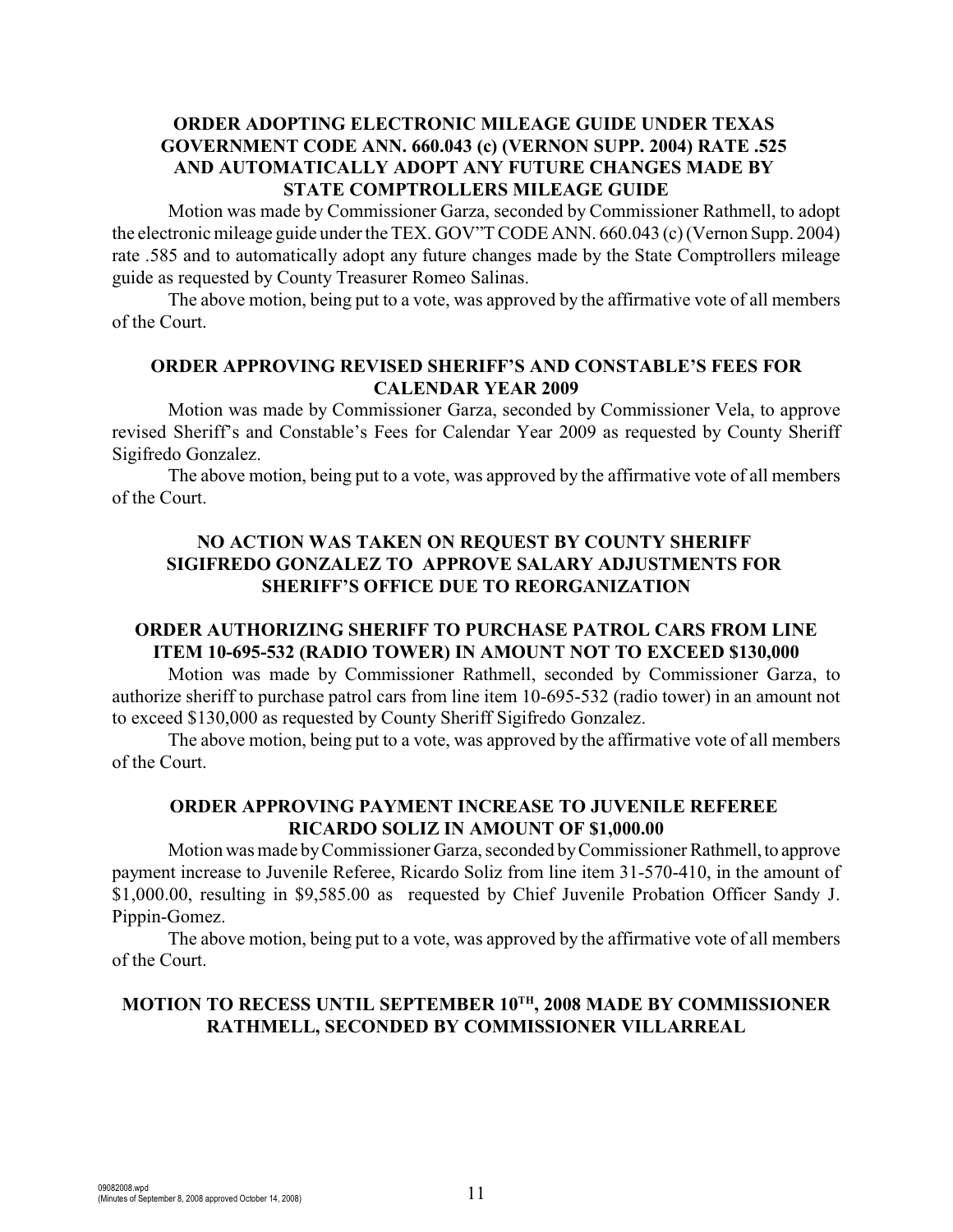### **MOTION TO RECONVENE WAS MADE BY COMMISSIONER VELA, SECONDED BY COMMISSIONER VILLARREAL**

#### PRESENT:

Hon. Rosalva Guerra County Judge Jose Emilio Vela Commissioner, Precinct No. 1 Gabriel Villarreal Commissioner, Precinct No. 2 Joseph Rathmell Commissioner, Precinct No. 3 Norberto Garza Commissioner, Precinct No. 4 Saíd Alfonso Figueroa County Attorney Mary Jayne Villarreal-Bonoan County Clerk Romeo Salinas County Treasurer

### **MEETING CALLED TO ORDER SEPTEMBER 10, 2008 AT 1:30 P.M.**

#### **ORDER ADOPTING COUNTY BUDGET FOR FISCAL YEAR 2008-2009**

Motion was made by Commissioner Vela, seconded by Commissioner Garza, to adopt and approve the County Budget for Fiscal Year 2008-2009 as presented and as requested by County Consultant Ramiro V. Martinez.

The above motion, being put to a vote, was approved by the affirmative vote of all members of the Court.

#### **ORDER APPROVING TAX RATE FOR FISCAL YEAR 2008-2009**

Motion was made byCommissioner Villarreal, seconded byCommissioner Vela, to approve the tax rate of \$0.736096 per \$100 valuation for Fiscal Year 2008-2009 by executing an "Order Setting the Tax Rate for FY 2008-2009" as requested by County Consultant Ramiro V. Martinez, as follows:

| Special Road & Bridge. $\ldots \ldots \ldots \ldots \ldots \ldots \ldots \ldots \ldots \ldots 0.075300$ |          |
|---------------------------------------------------------------------------------------------------------|----------|
|                                                                                                         |          |
| <b>TOTAL TAX</b>                                                                                        | 0.736096 |

The above motion, being put to a vote, was approved by the affirmative vote of all members of the Court.

## **ORDER SETTING SALARIES AND NUMBER OF POSITIONS BY APPROVING GENERAL ORDER OF PERSONNEL FOR FY 2008-2009**

Motion was made by Commissioner Garza, seconded by Commissioner Villarreal, to approve the request by County Consultant Ramiro Martinez to set the salaries and the number of positions by approving the General Order of Personnel for FY 2008-2009. There are is a total of 384 employees in all funds, including 279 employees in the General Fund. Commissioner Vela clarified that employees Adolio Bustamante and Ernesto J. Guerra should be under his budget. Employees received either \$1,000 or \$500 appropriated and covered in the budget as presented. Commissioner Villarreal asked Mr. Martinez about the 3% for hazardous employment. Mr. Martinez clarified that the 3% was included in the budget as approved and he would need another month to take it off and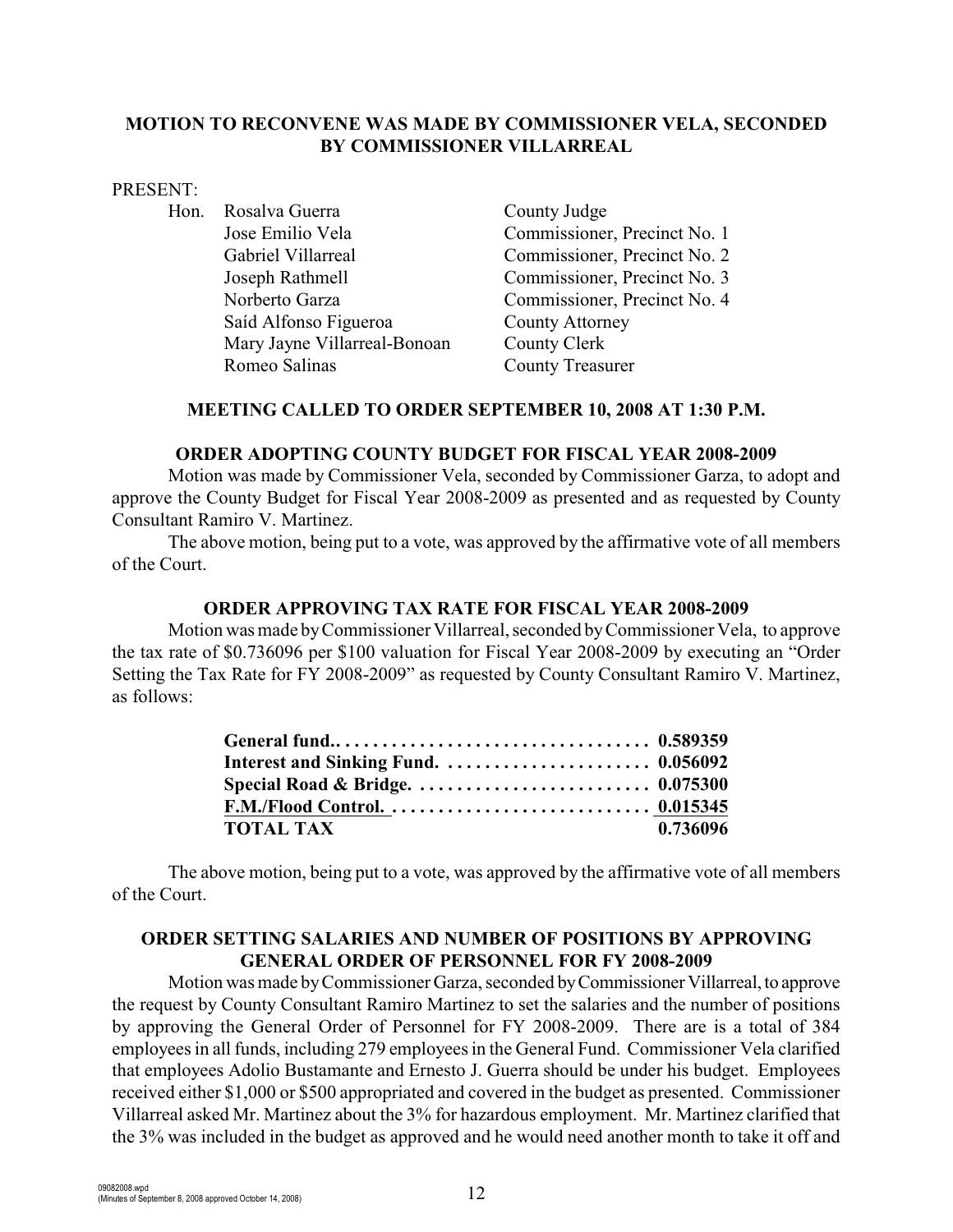rework the budget. Commissioner Rathmell also stated that the 3% was not a "given," however they would let it go for this year, but would be discussed in future budgets.

The above motion, being put to a vote, was approved by the affirmative vote of all members of the Court.

### **ORDER APPROVING OPERATIONAL GENERAL ORDER FOR FISCAL YEAR 2008-2009**

Motion was made by Commissioner Garza, seconded by Commissioner Rathmell, to approve request by County Consultant Ramiro V. Martinez to approve the "Operational General Order for Fiscal Year 2008-2009. Sylvia Mendoza was added as Appointed Official on page 3. Mr. Martinez recommended that the county contribution for the Water Development Board Loan (for Water Plant and Sewer Plant) be placed in an interest bearing CD.

The above motion, being put to a vote, was approved by the affirmative vote of all members of the Court.

#### **COMMENTS**

Said Alfonso Figueroa, County Attorney commended the Court for the work as a team in the interest of our County.

#### **ADJOURN**

Motion to adjourn was made by Commissioner Garza, seconded by Commissioner Villarreal, and being put to a vote, was approved by the affirmative vote of all members of the Court.